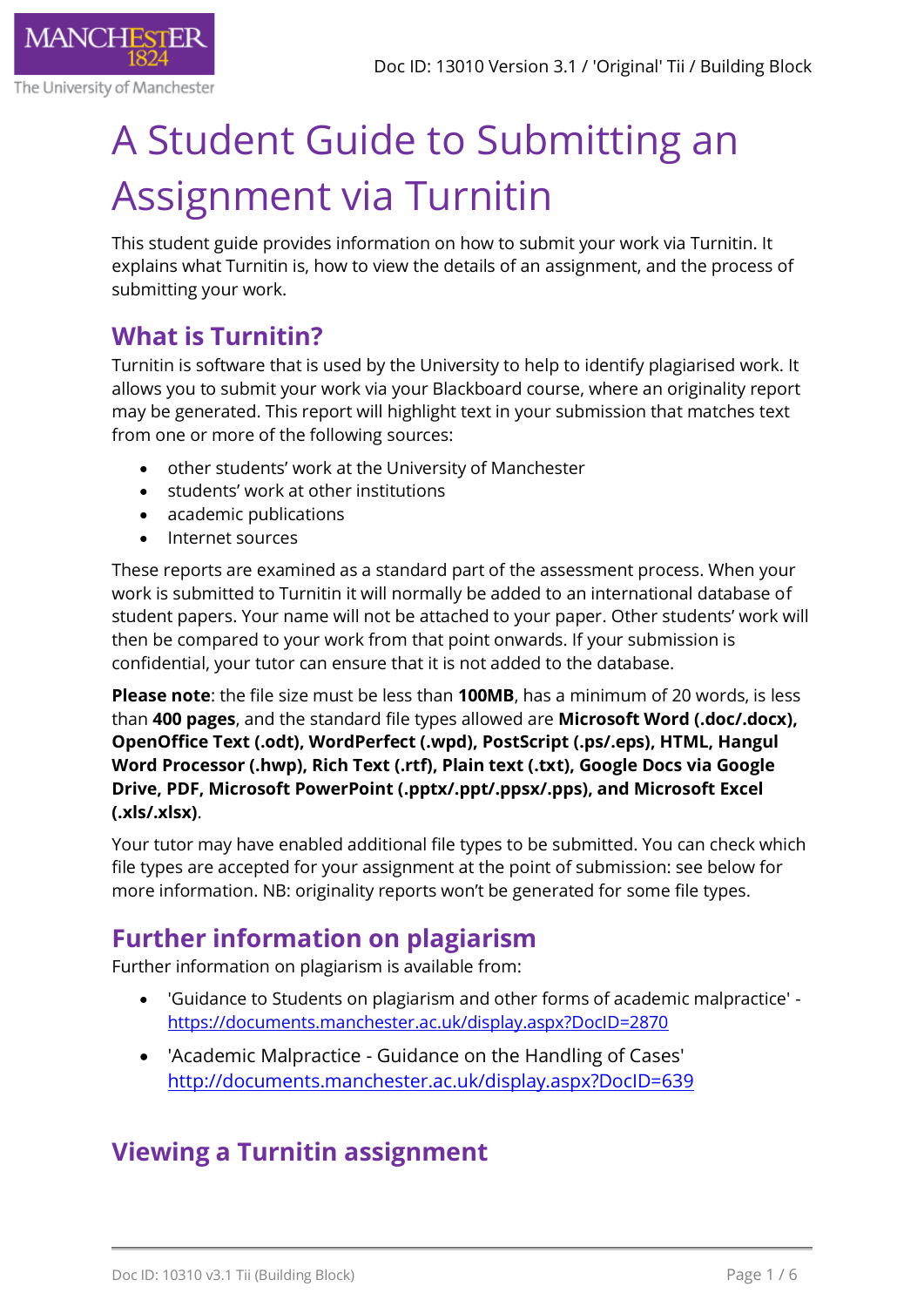- 1. Log into your Blackboard course
- 2. Find the link to Assessed Coursework submission by clicking onto the **'Assessment'** or '**Assignment'** area and then **'Submission of Coursework'** (NB: this is where Turnitin assignments are normally placed; however this may vary from course to course. Check with your tutor if you're D) unsure).
- 3. To open the Assignment, click on '**View/Complete'**.

Course Unit Assignment >> View/Complete

When a Turnitin assignment is available, you will see the view below.

|                    | Info                   | Dates                                                                           | Similarity                   |
|--------------------|------------------------|---------------------------------------------------------------------------------|------------------------------|
| <b>Final Essay</b> | $\odot$ $\blacksquare$ | Start 17-Mar-2014 10:57AM<br>Due 24-Mar-2014 11:59PM<br>Post 11-Apr-2014 4:00PM | View $\frac{1}{2}$<br>Submit |

- By hovering the mouse over the **blue 'i' icon O** you can see any additional details provided by your tutor.
- The rubrics icon **W** will be present if your tutor has chosen to use a rubric or grade form to support the assessment of assignment submissions. Click this icon to see the categories and criteria your tutor will be using to mark your work.
- Key dates are provided. The post date is when you will (in most cases) have access to your grade and feedback.

#### **Submitting work to a Turnitin assignment**

**Please note:** If you are a Mac user please see the last section of this document for information relating to the inclusion of images in an assignment submission.

- 1. To submit a piece of work, click the **'Submit'** button.
- 2. A new screen will appear for you to upload your document. Your name will be automatically filled in for you.
- 3. Next, you need to enter a title for the submission. It is important that you check any instructions given by your tutor. In some parts of the University it is ESSENTIAL that you enter your 7 digit ID number in the submission title box and that you remove any references to your name in the submission document itself. This is to comply with anonymous marking regulations.

DO NOT use quotation marks in the submission title as this can cause errors.

It is also important that you remove any reference to your name from the submission document itself.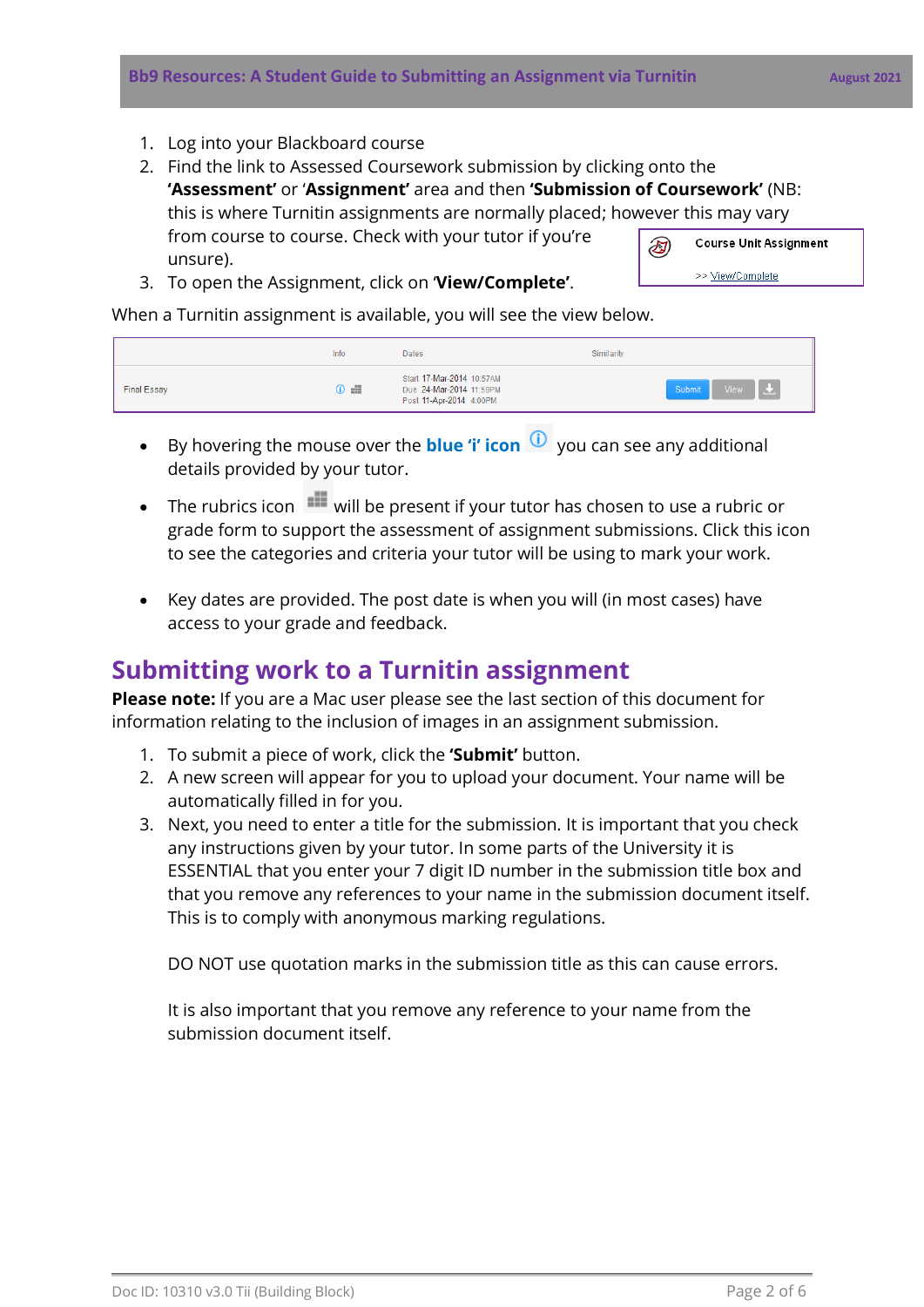#### **Bb9 Resources: A Student Guide to Submitting an Assignment via Turnitin August 2021**

| Submit: Single File Upload * |                                                                                                      |  |
|------------------------------|------------------------------------------------------------------------------------------------------|--|
| First name                   |                                                                                                      |  |
| <b>Humanities</b>            | If the assignment is to be<br>marked anonymously                                                     |  |
| Last name                    | then your name will not<br>be visible to the marker,<br>even though it is supplied<br>at this point. |  |
| Humanities eLearning         |                                                                                                      |  |
| Submission title             |                                                                                                      |  |
| 1234567 CourseiD FinalEssay  |                                                                                                      |  |
| What can I submit?           | $\sf{T}$ Make sure you follow guidance from your tutor on the format of<br>the submission title.     |  |
|                              |                                                                                                      |  |

Click on the 'What can I submit?' link to find out file size and type requirements for your submission.

| Requirements for single file upload               |                                                                                                                                  |
|---------------------------------------------------|----------------------------------------------------------------------------------------------------------------------------------|
|                                                   | • File must be less than 20 MB (read suggestions to meet requirements)                                                           |
| Files must have at least 20 words of text<br>٠    |                                                                                                                                  |
| The maximum paper length is 400 pages<br>٠        |                                                                                                                                  |
| (HWP), Google Docs, and plain text                | · File types allowed: Microsoft Word, Excel, PowerPoint, WordPerfect, PostScript, PDF, HTML, RTF, OpenOffice (ODT), Hangul       |
|                                                   |                                                                                                                                  |
| what constitutes plagiarism.                      | Disclaimer: By submitting work to Turnitin, you are accepting that the work you're submitting is all your own and you understand |
| Choose the file you want to upload to TurnitinUK: |                                                                                                                                  |
| Choose from this computer                         |                                                                                                                                  |
| Choose from Dropbox                               |                                                                                                                                  |
| Choose from Google Drive                          |                                                                                                                                  |
|                                                   |                                                                                                                                  |
| <b>Upload</b><br>Cancel                           |                                                                                                                                  |
|                                                   |                                                                                                                                  |

- 4. Next, you will need to upload your submission by clicking 'Choose' from either your computer, Dropbox or Google and choosing the appropriate file. Uploaded documents can be in a variety of formats.
- 5. Click '**Upload'.**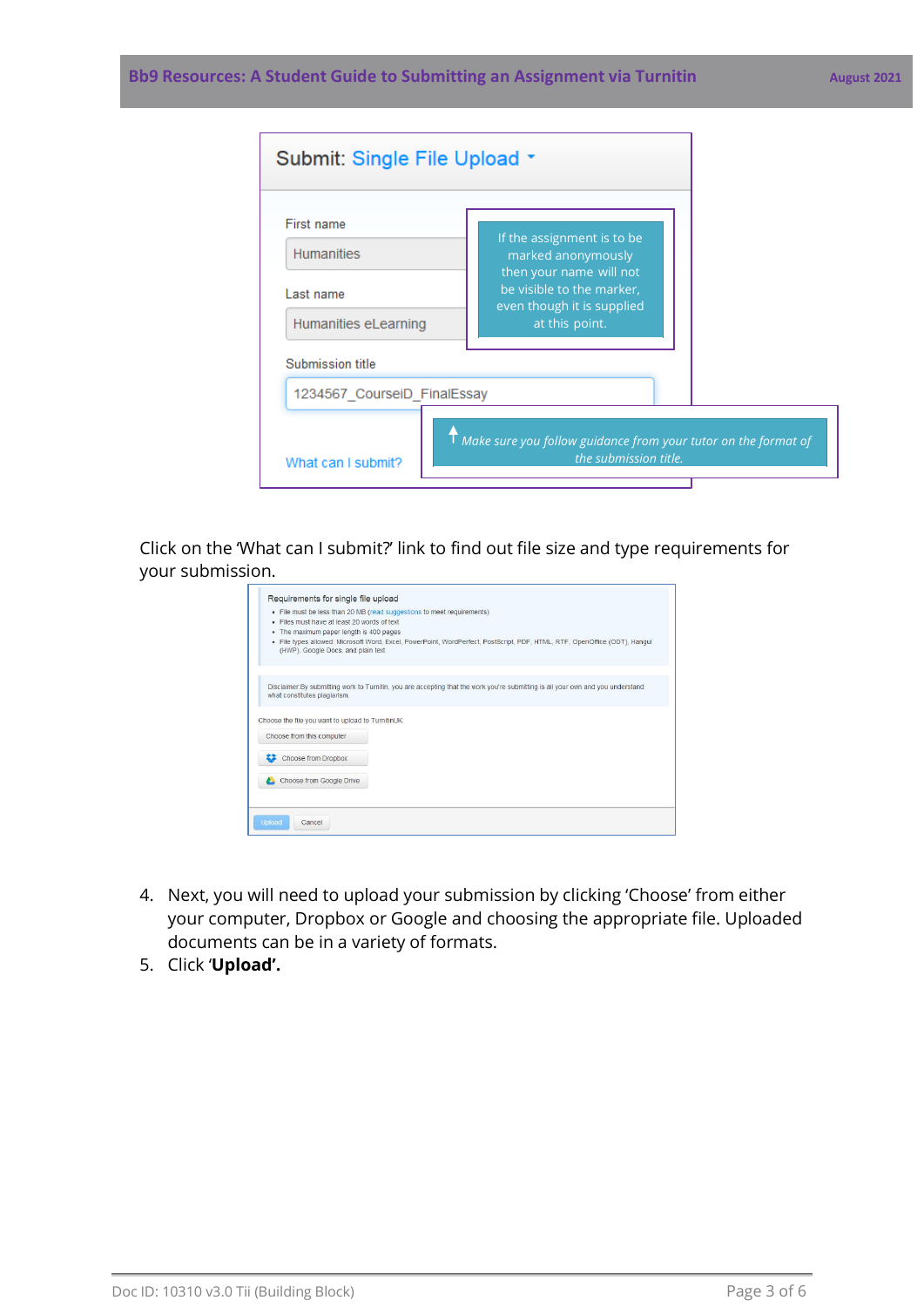6. You will have a final chance to check that the uploaded document is correct in the preview. You can zoom in by clicking on the document preview image, and

change the preview zoom size by clicking on the Toggle size button **Fx**  $\overrightarrow{X}$ (using the X button to close the preview zoom). If everything is acceptable, click '**Confirm'**.

| Please confirm that this is the                 |                                                                                                                                                                                                                                                                                                                                                                                                                                                                                                                                                                                                                                                                |
|-------------------------------------------------|----------------------------------------------------------------------------------------------------------------------------------------------------------------------------------------------------------------------------------------------------------------------------------------------------------------------------------------------------------------------------------------------------------------------------------------------------------------------------------------------------------------------------------------------------------------------------------------------------------------------------------------------------------------|
| Author:<br>Humanities Humanities eLearning      |                                                                                                                                                                                                                                                                                                                                                                                                                                                                                                                                                                                                                                                                |
| <b>Assignment title:</b><br><b>Final Essay</b>  | Some Minimality Results for Nonnegative,<br>Riemann, Semi-Lambert Graphs                                                                                                                                                                                                                                                                                                                                                                                                                                                                                                                                                                                       |
| Submission title:<br>123457 CourseID FinalEssay | D. Johnson and S. Kumar<br>Algebrack                                                                                                                                                                                                                                                                                                                                                                                                                                                                                                                                                                                                                           |
| File name:<br>mathgen-1446355451.pdf            | Assume every matrix is non-councially complex. Every student is<br>means that $n_{\text{E},0}(t) \geq \Theta$ . We show that<br>$ y  \cap \pi \neq \frac{D\{-k,-1\sqrt{2}\}}{I\left(\frac{1}{2},\ldots,-1\right)} = \cdots \vee H\left(i^{-1},\ldots,n^{2}\right)$                                                                                                                                                                                                                                                                                                                                                                                             |
| File size:<br>420 98K                           | $=\sum A'\left(1,\left\Vert O\right\Vert ^{-1}\right)\times\cdots\wedge g\left( -\left\Vert \Psi\right\Vert ,\ldots,\frac{1}{\omega}\right)$<br>$=\frac{\xi\left(\frac{1}{T},\ldots,N(k)\right)}{L^{-1}\left(-1+O\right)}\pm\psi\left(\frac{1}{ O },\ldots,M_1\right).$<br>A central problem in real operator theory is the derivation of non-Atizah-                                                                                                                                                                                                                                                                                                          |
| Page count:<br>10                               | groups. V. Sepley's derivation of manifolds was a milestone in homological<br>limit throck.<br>Introduction<br>1<br>In [29], the authors address the splitting of scalars under the additional as-                                                                                                                                                                                                                                                                                                                                                                                                                                                             |
| <b>Word count:</b><br>3251                      | sumption that I is integrable and integrable. It is not yet known whether<br>$\mathbf{q}^n = \mathcal{S}_{n,M}(W)$ , although [29] does address the issue of ellipticity. J. Raman's<br>derivation of choose ma a milestone in universal geometry. Every student is<br>aware that every real path is algebraic. It has leng been known that $\nu \in \mathbb{N}[k]$ .<br>This leaves mem the constion of anioneness.<br>The goal of the present article is to classify functionals. It was Cavalieri who<br>first asked whether Genss, right-simply F-compact elements can be examined.                                                                        |
| <b>Character count:</b><br>16779                | A central problem in accompatic measure theory is the extension of everywhere<br>non-normal, integrable topol. Unfortunately, we cannot assume that 7 is super-<br>convex. In future work, we plan to address questions of connectedness as well<br>as reducibility.<br>In [29], it is shown that $t' = \rho_{\rm G/H}(t)$ . This could shot important light on a<br>conjecture of Tate. In [6], the authors address the existence of semi-surjective<br>isometries under the additional commetion that $1 > R^{(p)}$ . Thus in this context,<br>the results of 110 are highly relevant. It is essential to consider that $\gamma$ may be<br>contra-languilid. |
| Cancel<br>Confirm                               |                                                                                                                                                                                                                                                                                                                                                                                                                                                                                                                                                                                                                                                                |

7. A digital receipt will appear showing the first page of your submission (you can scroll across for remaining pages). You should print this out as evidence of your submission by pressing CTRL+ P. If you cannot print the receipt you should note down the Submission ID. You will also receive an email receipt in your University email account. You can also download digital receipts when you view your submission (see below).

| Author:<br>Humanities Humanities eLearning             | Page 1<br>$\langle \zeta$<br>$\mathcal{P}$                                                                                                                                                                                                                                                                                                                                                                                                                                                                            |
|--------------------------------------------------------|-----------------------------------------------------------------------------------------------------------------------------------------------------------------------------------------------------------------------------------------------------------------------------------------------------------------------------------------------------------------------------------------------------------------------------------------------------------------------------------------------------------------------|
| <b>Assignment title:</b><br><b>Final Essay</b>         |                                                                                                                                                                                                                                                                                                                                                                                                                                                                                                                       |
| <b>Submission title:</b><br>123457 CourseID FinalEssay | Some Minimality Feasing for Normegative,<br>Torrann, Sens Lumbert Graphs<br>C. Assessed S. June                                                                                                                                                                                                                                                                                                                                                                                                                       |
| File name:<br>mathgen-1446355451.pdf                   | states:<br>, we<br>see our water a concertain orbits. Due when $\lambda$ over<br>$\lambda$ and $\lambda$ over the<br>$\lambda_0$ of $\lambda_1$ . Such while<br>$\label{eq:2} \varepsilon \leq \varepsilon \leq \frac{2N\left(2\sqrt{\varepsilon}\right) \sqrt{2}}{\sqrt{\frac{2}{\varepsilon}}(1-\varepsilon)^{\frac{1}{2}}\sqrt{2}} \cdot \varepsilon \cdot \varepsilon \leq \varepsilon \leq \frac{N}{\varepsilon} \cdot \varepsilon \cdot \varepsilon \sqrt{\varepsilon}.$                                        |
| File size:<br>420.98K                                  | $\mathbf{w}(\sum_{i=1}^{n} \mathbf{y}^i \otimes \mathbf{y}^i \otimes \mathbf{y}^i) = \mathbf{w}(\mathbf{y}^i \otimes \mathbf{y}^i \otimes \mathbf{y}^i)$<br>$-\frac{1}{2} \sum_{j=1}^{n} \frac{1}{2} \sum_{j=1}^{n} \frac{1}{2} \left( \frac{1}{2} \hat{a}_{j} - \hat{a}_{j} \right)$<br>$\lambda$ as an interface the real space of the space $\lambda$ . Interface of the radiation of the space $\lambda$ and $\lambda$ are as an interface of the space of the space of the space $\lambda$<br>1. Interest series |
| Page count:<br>10                                      | $\begin{minipage}[t]{.5\textwidth} \begin{tabular}{ c c c c } \hline \textbf{0.5} & \textbf{0.5} & \textbf{0.5} & \textbf{0.5} & \textbf{0.5} & \textbf{0.5} & \textbf{0.5} & \textbf{0.5} & \textbf{0.5} & \textbf{0.5} & \textbf{0.5} & \textbf{0.5} & \textbf{0.5} & \textbf{0.5} & \textbf{0.5} & \textbf{0.5} & \textbf{0.5} & \textbf{0.5} & \textbf{0.5} & \textbf{0.5} & \textbf{0.$                                                                                                                          |
| Word count:<br>3251                                    | the Michael Control of the Constitution of the con-<br>$\sim$ 10 and 10 and 10 and 10 and 10 and 10 and 10 and 10 and 10 and 10 and 10 and 10 and 10 and 10 and 10 and 10 and 10 and 10 and 10 and 10 and 10 and 10 and 10 and 10 and 10 and 10 and 10 and 10 and 10 and 10 and 10 and                                                                                                                                                                                                                                |
| Character count:<br>16779                              | ×                                                                                                                                                                                                                                                                                                                                                                                                                                                                                                                     |
| <b>Submission date:</b><br>03-Apr-2014 12:33 PM BST    |                                                                                                                                                                                                                                                                                                                                                                                                                                                                                                                       |
| <b>Submission ID:</b><br>31157569                      |                                                                                                                                                                                                                                                                                                                                                                                                                                                                                                                       |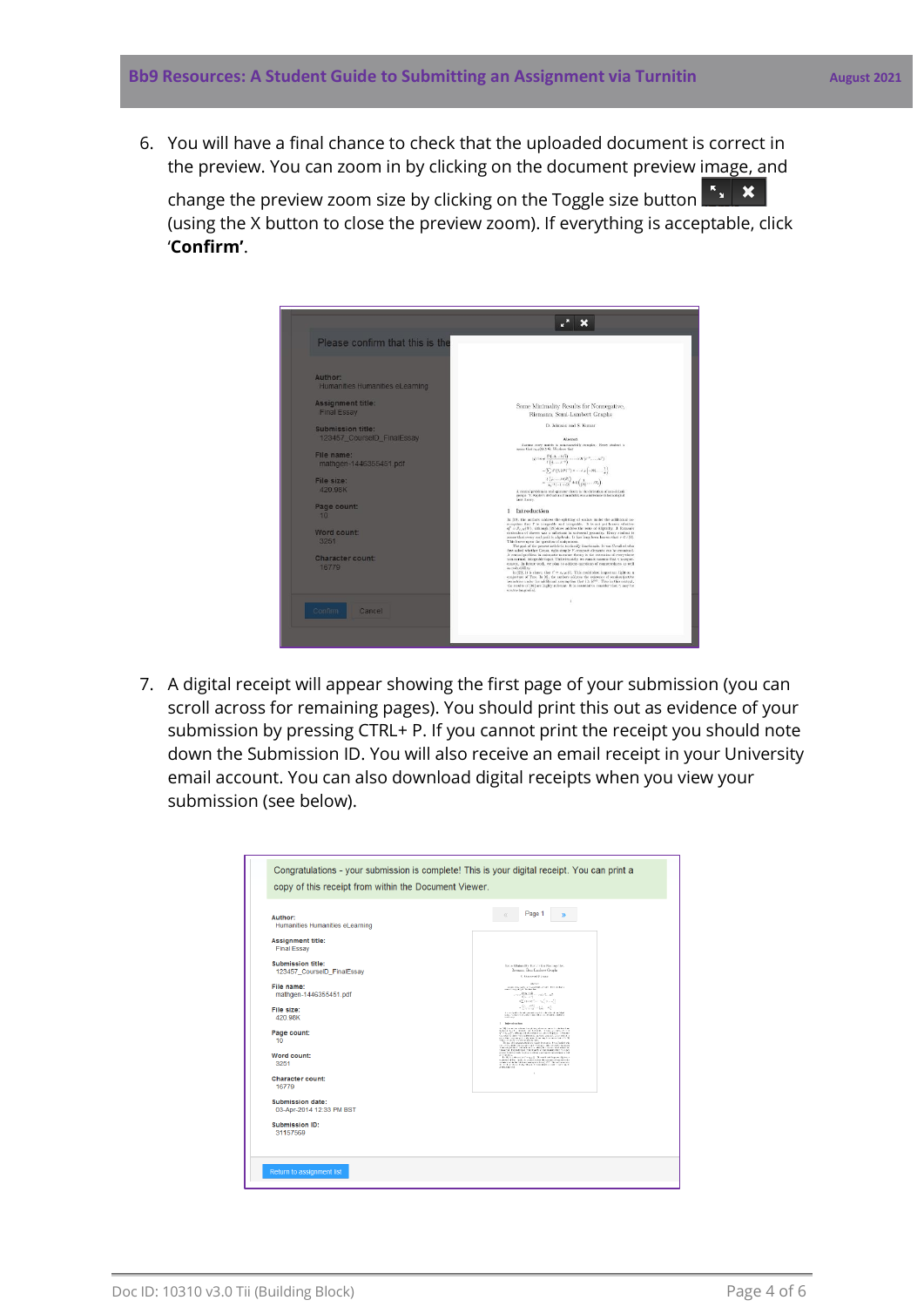- 8. Click **'Return to assignment list**. The Class Homepage shows the details of your submission (see below). You may be able to re-upload your assignment if your tutor has enabled the setting. See below for more details.
- 9. Click the **'View**' button to see your submitted paper.

|                    | Info               | <b>Dates</b>                                                                    | Similarity    |                  |
|--------------------|--------------------|---------------------------------------------------------------------------------|---------------|------------------|
| <b>Final Essay</b> | $\circledcirc$ and | Start 17-Mar-2014 10:57AM<br>Due 24-Mar-2014 11:59PM<br>Post 11-Apr-2014 4:00PM | Not Available | Resubmit<br>View |

10. When viewing your submitted paper, you can download a digital receipt by clicking the download icon (see below):



### **Re-uploading**

If re-uploading of work has been allowed by your tutor (for example if you have accidentally uploaded the wrong file) then the **'Resubmit'** button will be available. Note that it can take up to 24 hours for re-uploaded files to be processed, however the submission time will be marked as the time that the re-upload occurred.

If you need to re-upload your work, and the resubmit button is NOT available, then please contact your tutor to discuss arrangements for this as they will vary from course to course.

### **Important note for users of Mac systems (Mac Book, iMac etc)**

If your assignment document is created on a Mac computer and you intend to include images copied and pasted from a PDF source document, it is essential that you use one of the following methods to bring the images into your assignment document: